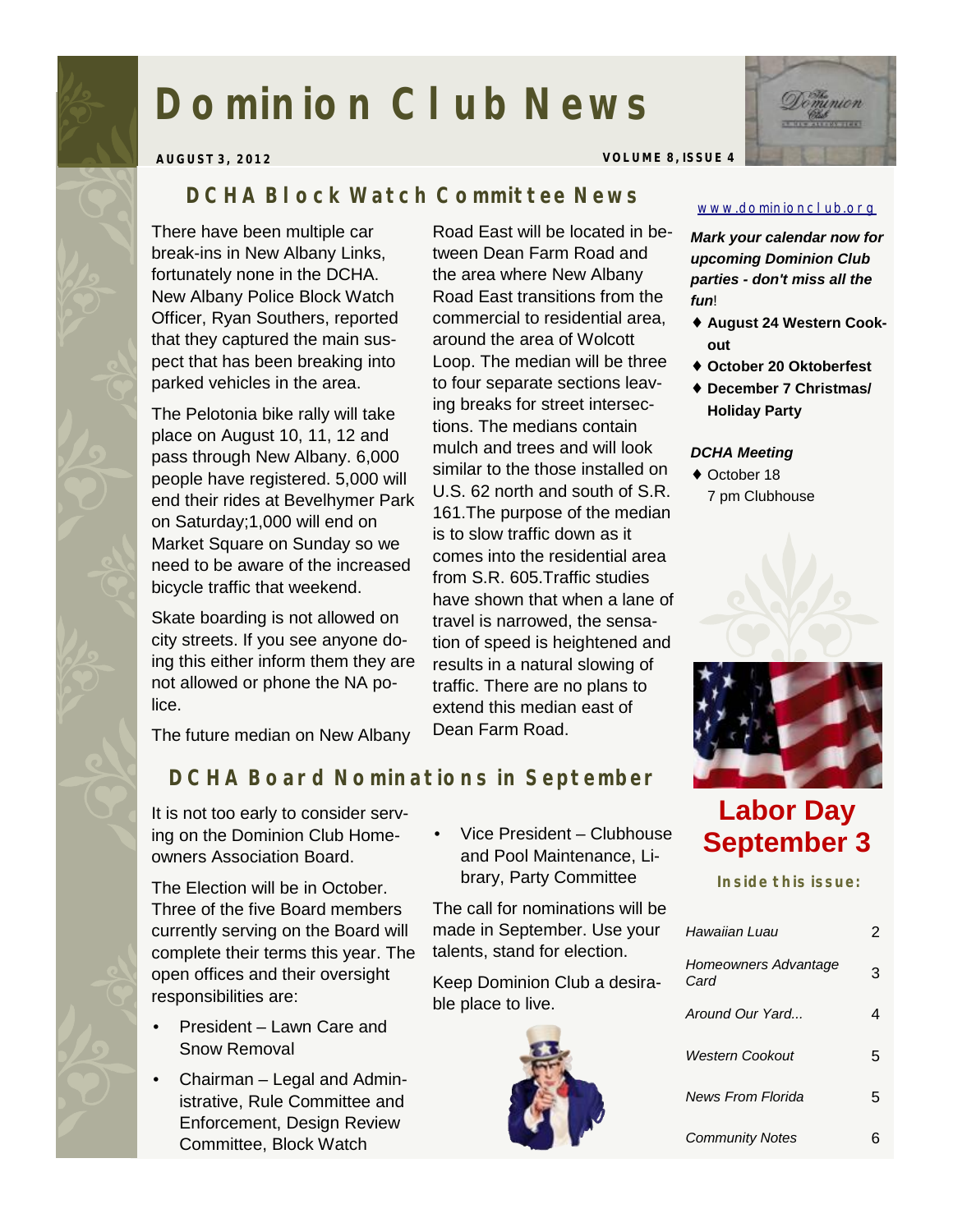

#### *Hawaiian Luau*

*On Friday, July 20, 2012, seventy eight neighbors gathered at the Dominion Clubhouse for an evening of fun, Hawaiian music, good food and good conversation.* 

*The 1/2 Pig was cooked to perfection by Chef Pat Elliott and assisted by Don Thacker, starting at 9:00 a.m. It was finished at 4:00 p.m.* 

*Everyone brought a dish or dessert to share and the food was delicious.* 

 *Door prizes were passed out to the ones who were lucky to have the winning numbers on their nametags. The "Guess the number of petals in the bowl" was won by Jim Burt.* 

*The pictures below show the fine Hawaiian outfits that were worn for the party. Luckily, no one fell in the pool, this time!* 

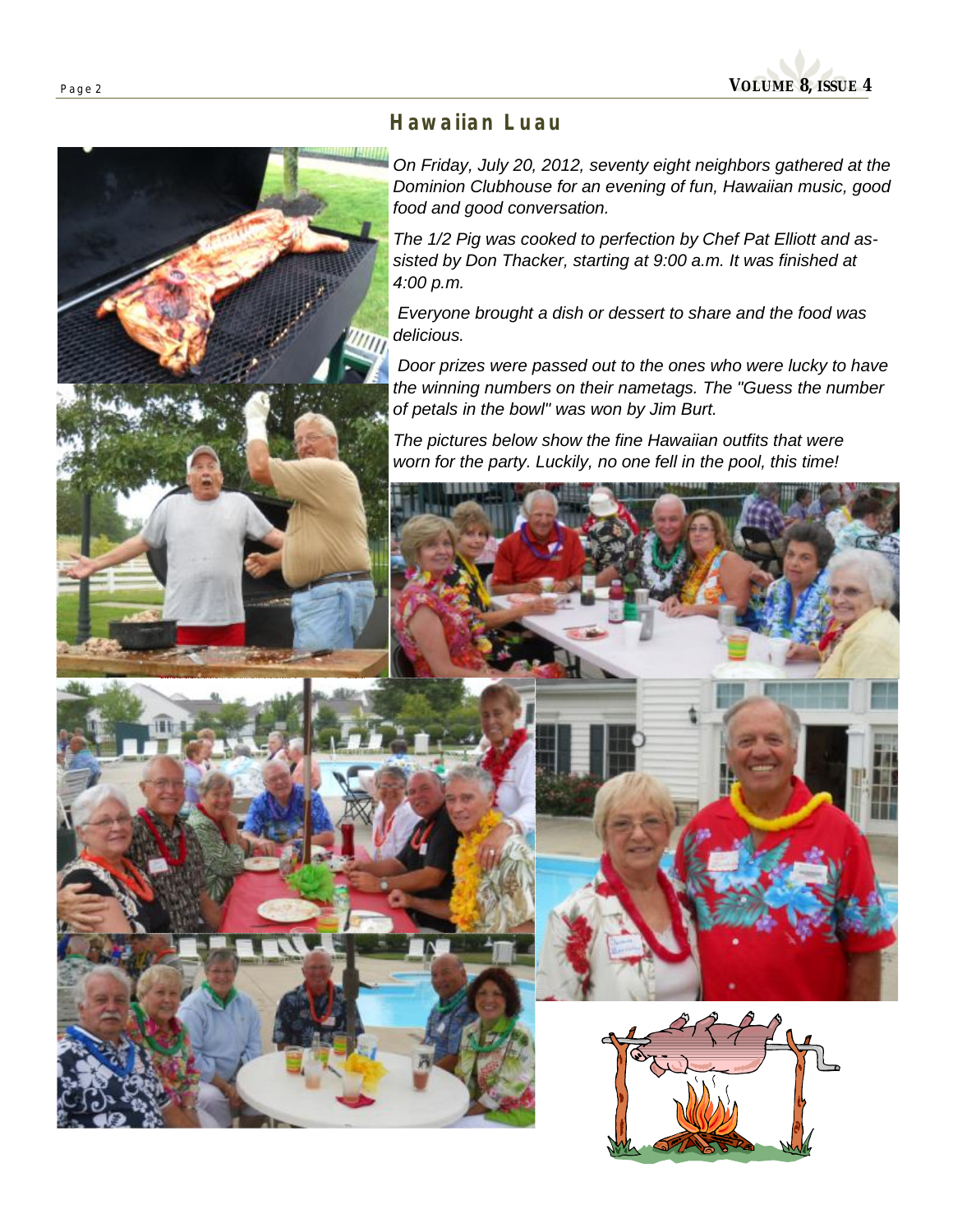

#### *Homeowners Advantage Card*

*The New Albany Links developer offered a discount card to DCHA homeowners as a result of the recent master association fee increase.* 

*The New Albany Links Golf Club now has the cards available for pick-up at the "Pro Shop" at the bottom of the ramp at the Clubhouse. Just go in and ask for your card.* 

*As promised, after you pay the additional \$40 to the New Albany Links Homeowners Association, you can get your card for a discount on six rounds of golf or six visits to the New Albany Links pool. Additionally, you can get a10% discount on food at the Pub, located in the lower level of the Clubhouse.* 

*The cards are valid until June 1, 2013.* 









**New Albany Links** Homeowners Advantage Card

Thank you for picking up your 2012 Homeowners Advantage Card. Please follow the below regulations to maximize your benefits at New Albany Links Golf Club:

1) You must book your tee time in advance (up to 5 days prior).

2) Pool reservations will be taken on Saturday & Sundays. Reservations are not needed Monday-Friday. No one will be permitted at pool without a reservation on Saturday & Sunday's.

Please email Heather (see below) to register for our email newsletters regarding pool hours, updates, closings, and events.

To book your tee time or make your pool reservation, please contact:

> **Chad Bucci Club Manager** cbucci@newalbanylinks.com 614-939-5913

> > or

**Heather Christopher Event Sales Director** hchristopher@newalbanylinks.com 614-775-9637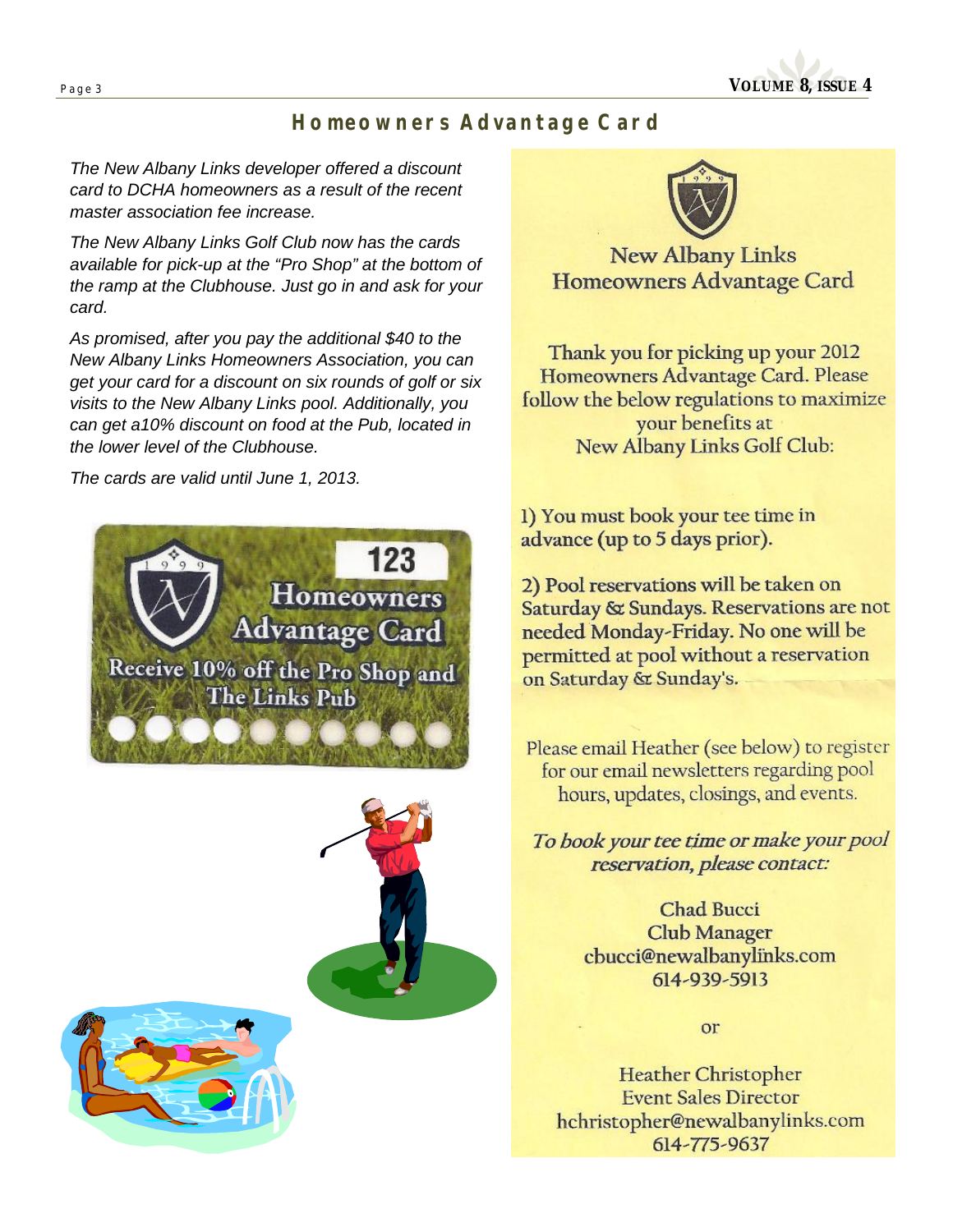

# *Around Our Yard...*

#### Thanks to Carol Jauchius for the photos

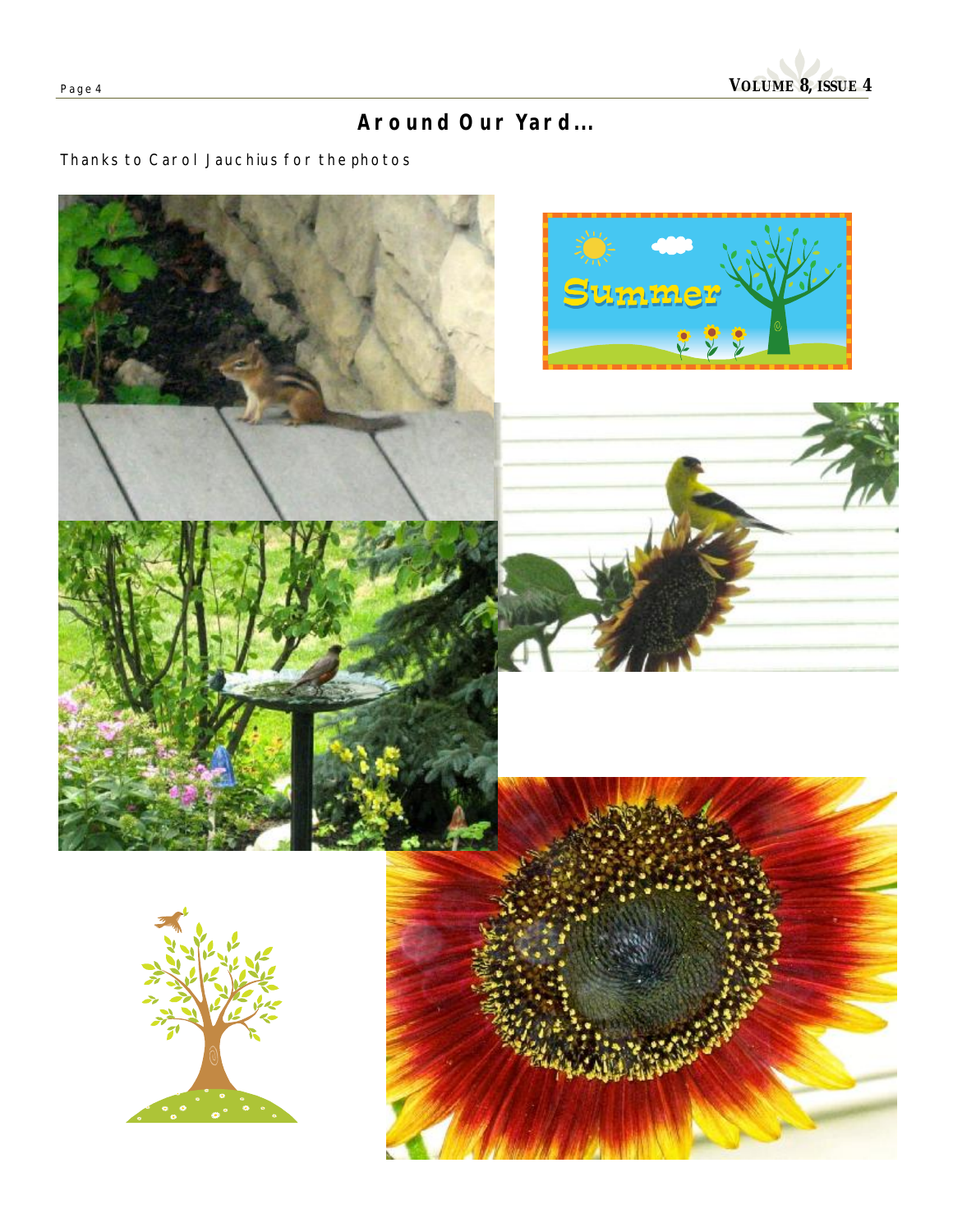

## *Western Cookout set for August 24, 2012*



*Mark your calendar and plan to attend our Western Cookout on Friday, August 24, 6:30 pm, at the Dominion Clubhouse.* 

*We will be cooking Hamburgers and Hot Dogs this year. We will provide the buns and condiments. You will be asked to bring a salad, main dish or dessert to share. More information will be sent out over "Evite" or placed in your mailbox, if you do not have email, around August 10th.* 

*We hope you will dress "Western" for the occasion!* 



#### *News from Florida*

*Dennis & Erma Hartman of 6915 Joysmith Circle were in Orlando, Florida for a church conference and paid a visit to Ron & Susan Stauffer in The Villages. The Hartmans were the first visitors that Ron & Susan have had since moving to The Villages.* 

*The photo shows Denny & Erma in the back of Ron & Susan's Golf Cart after a tour of the area.*